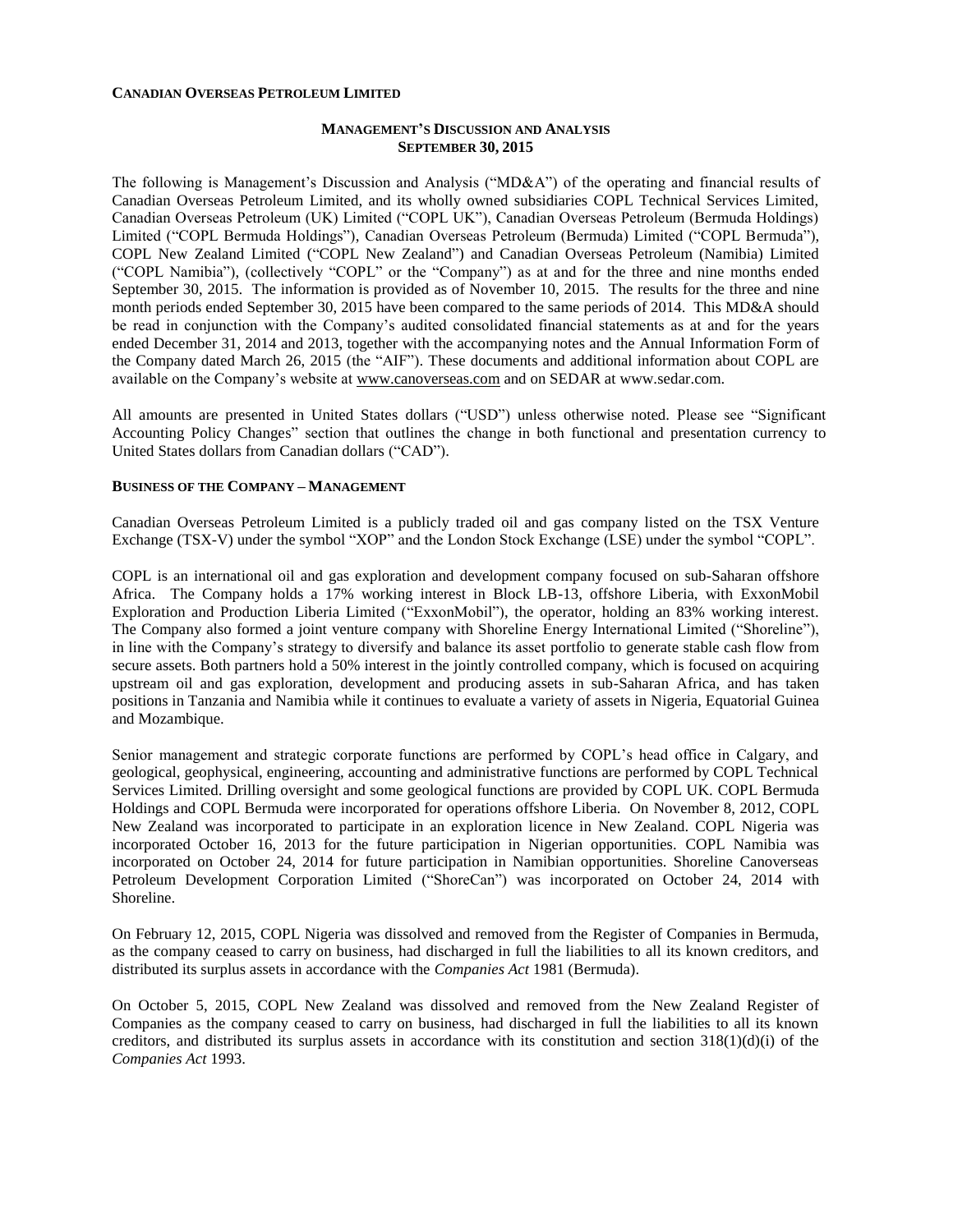# **FORWARD-LOOKING INFORMATION AND STATEMENTS**

This MD&A contains forward-looking statements relating to future events or future performance. In some cases, forward-looking information and forward-looking statements can be identified by terminology such as "may", "will", "should", "expects", "projects", "plans", "anticipates", "potential", "intend", "believe" and similar expressions. These statements represent management's expectations or beliefs concerning, among other things, future operating results and various components thereof and the economic performance of COPL. The projections, estimates and beliefs contained in such forward-looking statements necessarily involve known and unknown risks and uncertainties, including the business risks discussed in this MD&A as at and for the twelve months ended December 31, 2014, which may cause actual performance and financial results in future periods to differ materially from any projections of future performance or results expressed or implied by such forwardlooking statements. Operating conditions and weather can have a significant effect on the timing of events. Accordingly, readers are cautioned that events or circumstances could cause results to differ materially from those predicted.

Forward-looking statements included or incorporated by reference in this document include statements with respect to:

- the Company's current strategy to establish and grow an oil and gas business (the "Overview and Overall Performance", "Outlook", and "Liquidity and Capital Resources" sections);
- the Company's ability to raise capital and obtain the financing necessary to develop profitable oil operations (the "Overview and Overall Performance", "Outlook" and "Liquidity and Capital Resources" sections);
- the Company's assumptions in respect of the calculation of stock-based compensation and valuation of Warrants (as defined herein) (the "Stock-Based Compensation Expense" section);
- the Company's ability to manage its financial and operational risks (the "Overview and Overall Performance", "Financial Instruments", "Commitments and Contractual Obligations" and "Liquidity and Capital Resources" sections); and
- the Company's expectations regarding changes in accounting policies and the impact on the Company and its financial statements ("Significant Accounting Policy Changes").

The Company's MD&A and AIF for the year ended December 31, 2014 describe major risks, material assumptions and other factors related to forward-looking information and forward-looking statements that could influence actual results and are incorporated herein by reference. These risks, assumptions and other factors have been provided for readers to gain a more complete perspective on COPL's future operations. However, readers should be cautioned that the list of factors is not exhaustive and that this information may not be appropriate for other purposes. Forward-looking information and forward-looking statements included or incorporated by reference in this MD&A are valid only as at the date of this MD&A, and the Company does not intend to update or revise these forward-looking statements and forward-looking information except as required by applicable securities laws. The forward-looking information and forward-looking statements contained in this MD&A are expressly qualified by this cautionary statement.

#### **OVERVIEW AND OVERALL PERFORMANCE \***

In the third quarter of 2015, the Company continued to identify, evaluate and pursue exploration and development opportunities in Tanzania, Namibia, Nigeria, Equatorial Guinea and Mozambique. The Company is focused on offshore opportunities that its seasoned technical team has strength in evaluating and developing.

#### *Liberia*

On April 5, 2013, following the Liberian Legislature's ratification of the Production Sharing Contract governing Block LB-13 offshore Liberia, the closing and completion of previously announced transactions between the Company's subsidiary COPL Bermuda and ExxonMobil occurred. The Company holds a 17% working interest in Block LB-13, with the remaining 83% being held by ExxonMobil, who is the Operator under this license. As previously announced, the Company's share of all joint interest costs and the gross drilling costs up to \$120 million is carried by ExxonMobil.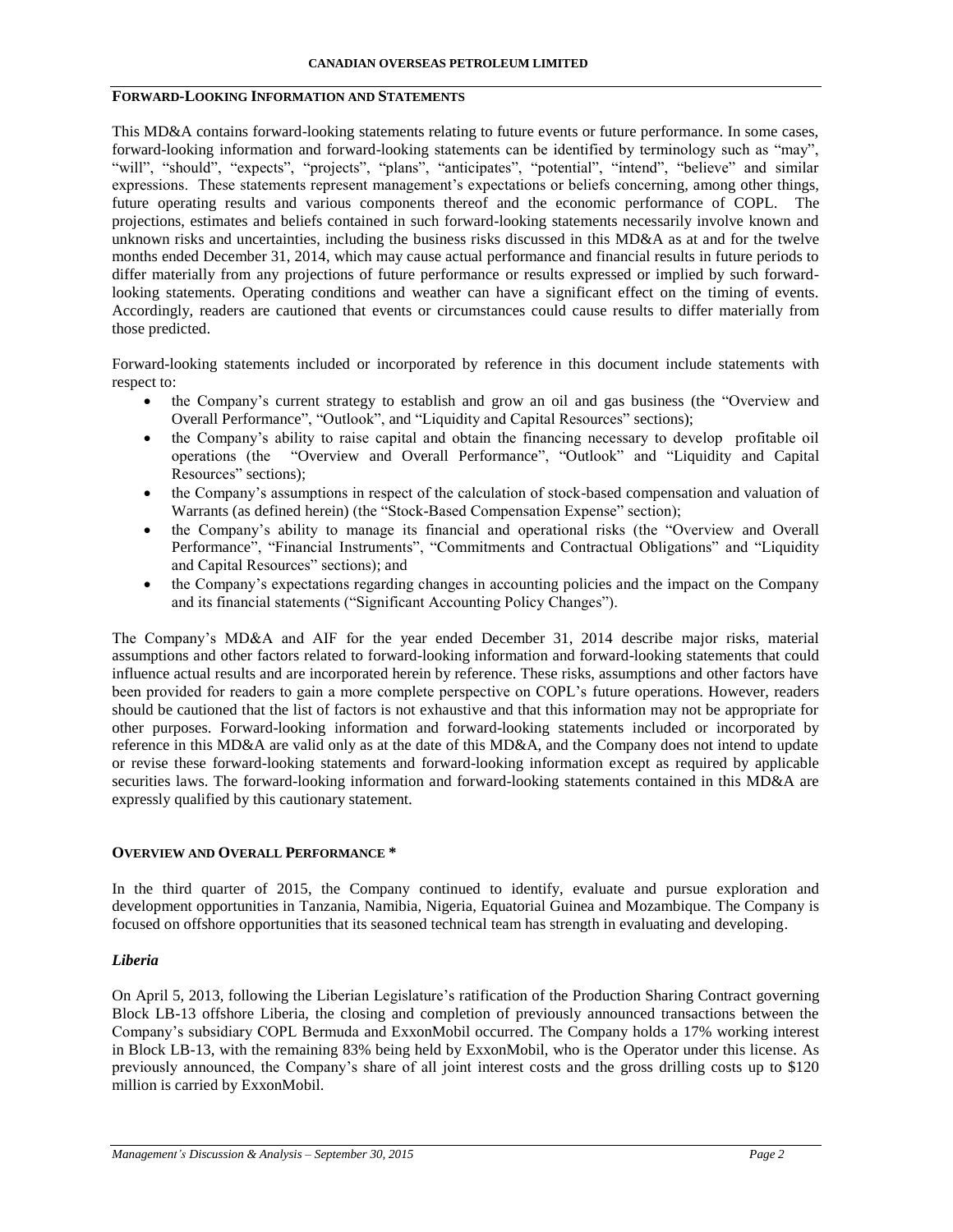# **OVERVIEW AND OVERALL PERFORMANCE\* (CONTINUED)**

The Company and ExxonMobil remain committed to completing the work program and obligations for the Block LB-13 project. Drilling on Block LB-13 has been delayed due to the Ebola virus outbreak in the region, resulting in a reduced presence of expatriates in the country. The Company is aware of the continued regional threat of the Ebola virus on its operations. On July 23, 2014, the Company announced that the drilling program in Liberia had been suspended due to the Ebola outbreak in the region. On May 9, 2015, the World Health Organization declared Liberia Ebola free. On September 23, 2015, the Company announced it had received a Work Program and Budget for 2016 from the Operator of its best estimate as to the timing of key activities. The well to be drilled under the Second Exploration Phase, Mesurado-1, is planned to spud in late 2016 to early 2017 with the primary goal of proving a commercial quantity of hydrocabons in the Cretaceous Santonian-age reservoirs. The well would also provide calibration for the seismic response which could be used to evaluate other leads on the block. The exact timing of the well will be dependent on rig availability and when the Operator can confirm third party contractors' capability to operate in Liberia. The Company will provide further information as future events may arise.

# *Expansion of sub-Saharan Portfolio*

As part of the Company's stated strategy to expand its interests and to generate stable cash flow from secure assets, the Company continues to assess opportunities in sub-Saharan Africa.

The Company and Shoreline, an unrelated company, incorporated ShoreCan in October 2014 in Bermuda to focus on acquisitions of upstream oil and gas exploration, development and producing assets in sub-Saharan Africa. Both partners hold a 50% interest in the jointly controlled entity.

On February 20, 2015, ShoreCan entered into a commercial acquisition, ratified by the Ministry of Energy in Namibia, of an 80% interest in three blocks offshore Namibia. The blocks are defined as 1708, 1709 and 1808 in the Namibe Basin. Situated north of the Walvis ridge on the Namibian/Angolan border, they are deepwater blocks on which ShoreCan will commence geological and geophysical evaluations on after having secured a farm-in partner willing to carry ShoreCan's share of such costs.

On March 4, 2015, ShoreCan entered into a farm-in option agreement to acquire a 60% participating interest in the Petroleum Exploration License and Petroleum Agreement with respect to the Kimbiji and Latham offshore Blocks in Tanzania. Identified as the Latham License Area and the Kimbiji License Area, they extend from the shore to offshore depths of approximately 500 to 1000 meters. During the quarter, ShoreCan dropped its option on the Kimbiji Block and is currently retaining its option on the Latham Block while seeking a partner for potential 3D seismic evaluation on leads and trends identified by its seismic and geological analysis. On exercise of the option and receipt of approval from the Tanzanian authorities, ShoreCan will assume operatorship of the Latham offshore block. Currently ShoreCan is evaluating the historic 2D and 3D seismic and regional geological information.

On August 17, 2015, ShoreCan has agreed to an acquisition in Nigeria subject to the approvals of the Nigerian regulatory authorities to acquire 80% of the issued share capital of a company with 100% of the equity and titled interest of an oil appraisal and development project offering near term oil production. The transaction also provides that ShoreCan will take over management and operatorship of the asset.

ShoreCan also continued to evaluate an acquisition of an oil producing asset offshore Nigeria. As more developments occur, the Company intends to update the market on its activities.

*\* This section contains forward-looking information. Please see the "Forward-looking Information and Statements" section (at the beginning of this document) for a discussion of risks and uncertainties relating to such information.*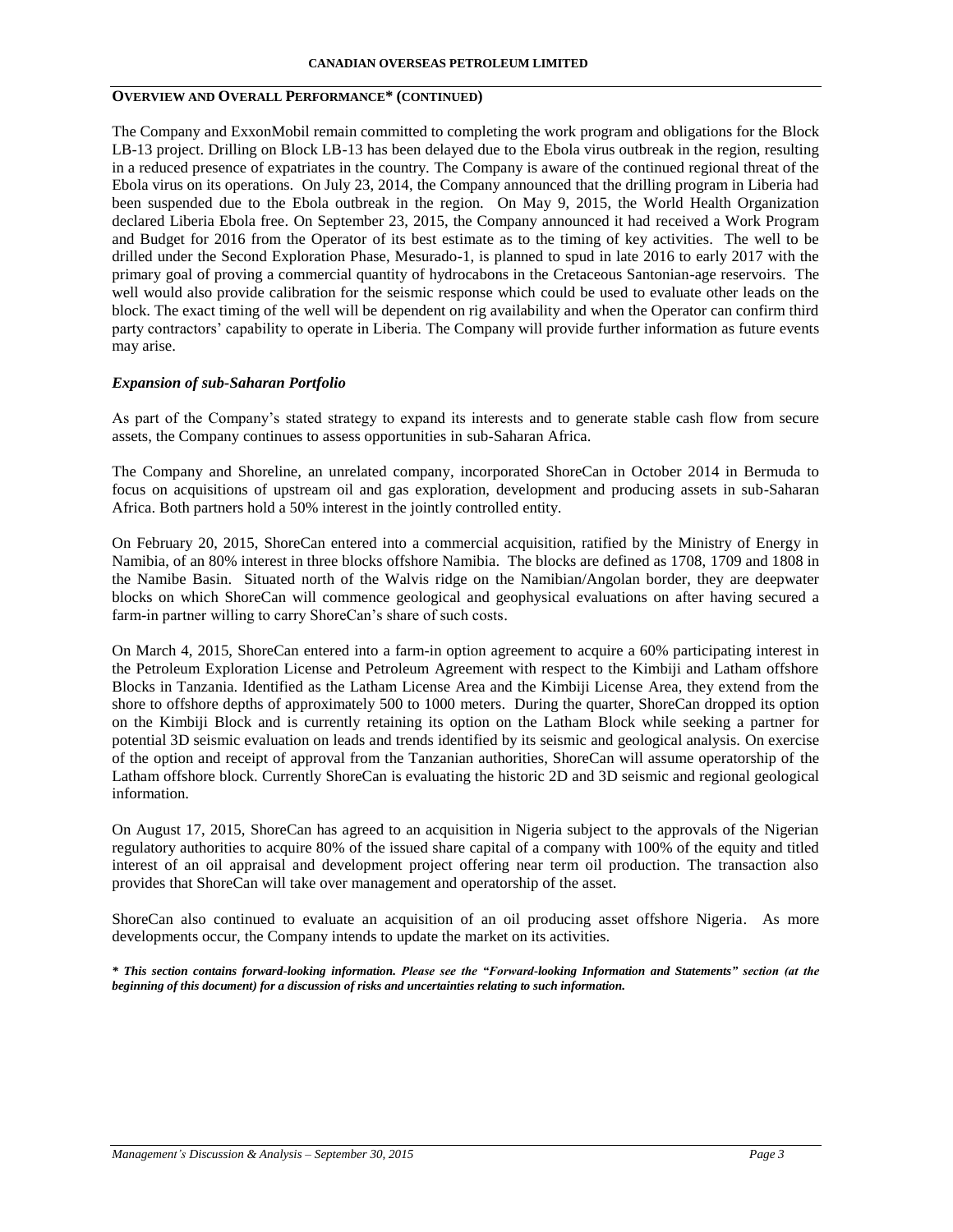## **FINANCIAL SUMMARY**

The Company recovered pre-licence costs of approximately \$26,000 and incurred \$114,000 net of pre-licence costs for the three and nine months ended September 30, 2015, compared to \$120,000 and \$413,000 spent for the same periods in 2014.

General and administrative costs were \$1.8 million and \$4.9 million for the three and nine months ended September 30, 2015 (net of \$33,000 and \$114,000 of costs allocated to exploration projects, respectively), compared to \$1.9 million and \$4.3 million for three and nine months ended September 30, 2014 (net of \$0.2 million and \$0.5 million of costs allocated to exploration projects, respectively). The Company recognized interest income of approximately \$9,000 and \$20,000 in the three and nine month periods ended September 30, 2015, compared to \$6,000 and \$12,000 in the same periods of 2014, respectively. Foreign exchange losses of \$0.2 million and of \$0.5 million were recognized for the three and nine months ended September 30, 2015, compared to foreign exchange gains of \$0.6 million and \$0.7 million for the three and nine months ended September 30, 2014. There were losses recognized on the Company's investment in ShoreCan of \$29,000 and \$0.4 million for the three and nine months ended September 30, 2015, compared to \$nil in the same periods of 2014. As a result, the Company's losses amounted to \$1.0 million and \$4.7 million for the three and nine months ended September 30, 2015, compared to losses of \$2.0 million and \$4.7 million for the three and nine months ended September 30, 2014.

As at September 30, 2015, the Company's cash and cash equivalents amounted to \$3.5 million. Cash used in investing activities amounted \$0.8 million for the nine months ended September 30, 2015 compared to \$0.5 million for the same period in 2014. Cash used in operating activities amounted to \$4.9 million for the nine months ended September 30, 2015 compared to \$5.2 million for the same period in 2014. Cash provided by financing activities amounts to \$5.0 million for the nine months ended September 30, 2015 compared to \$10.9 million for the same period in 2014.

#### **OUTLOOK \***

The Company's strategy is to grow its oil and gas business by farming into, and/or acquiring interests in, exploration, unappraised and/or undeveloped assets.

The Company's short-term operations will focus on:

- working with ExxonMobil to progress the planning of future drill locations in Liberia; and
- working to successfully conclude the variety of new opportunities available in sub-Saharan Africa.

Currently the Company does not have material cash inflows and/or adequate financing to develop profitable operations. The Company is pursuing exploration projects that, if successful, will require substantial additional financing before they are able to generate positive cash flows. Accordingly, the Company's continued successful operation is dependent on its ability to obtain additional financing. There is no assurance that the Company will be able to obtain adequate financing in the future or that such financing will be obtained on terms advantageous to the Company. All of these factors represent events, risks or uncertainties that management believes will materially affect the Company's future performance.

*\* This section contains forward-looking information. Please see the "Forward-looking Information and Statements" section (at the beginning of this document) for a discussion of risks and uncertainties relating to such information.*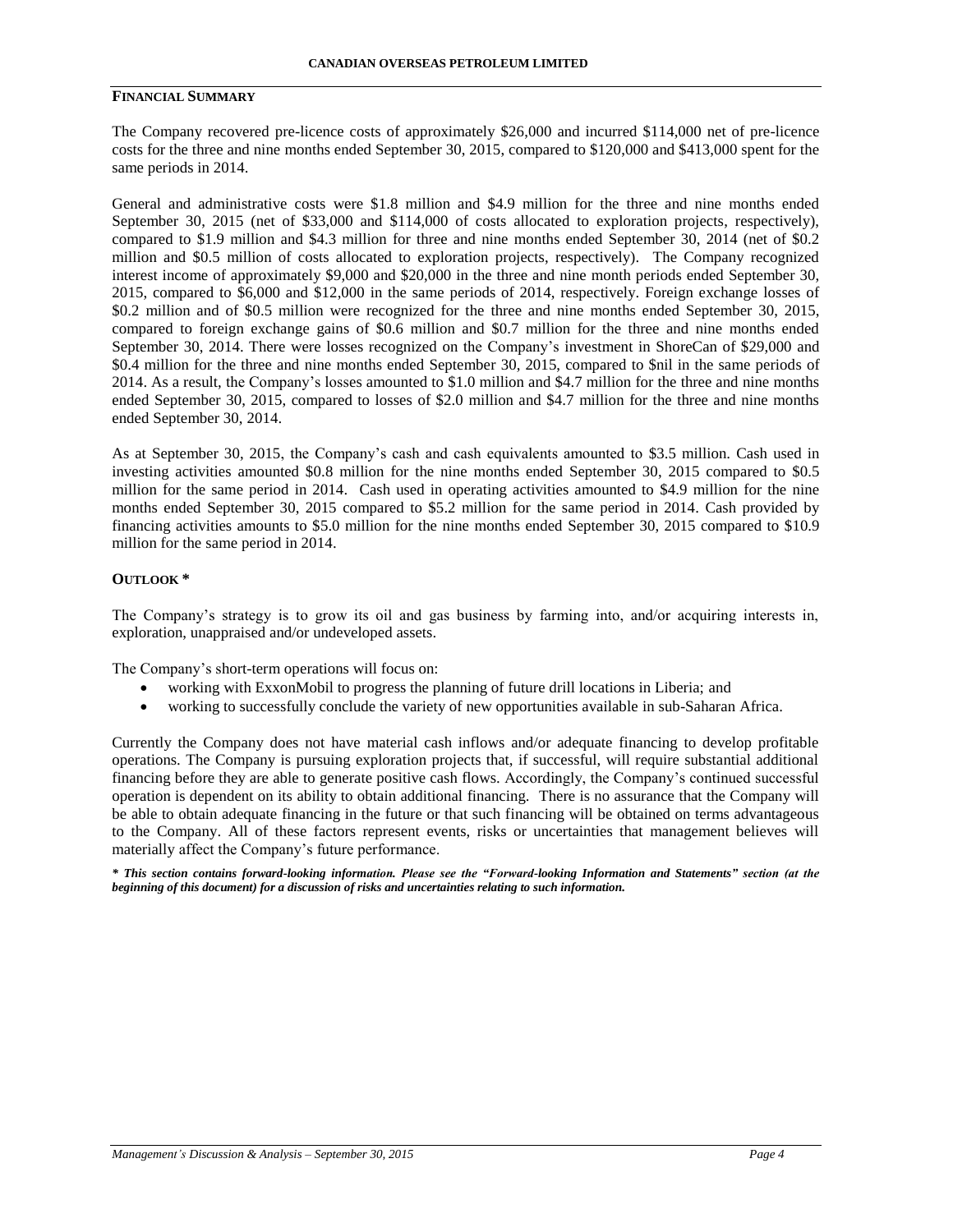# **SELECTED QUARTERLY INFORMATION**

#### **DISCUSSION OF OPERATIONS**

The Company has not had significant revenue from operations in any of its last three financial periods. The following table summarizes the Company's financial results for the three and nine months ended September 30, 2015 and 2014:

|                                                                                | Three months<br>ended | Three months<br>ended | Nine months<br>ended | Nine months<br>ended |
|--------------------------------------------------------------------------------|-----------------------|-----------------------|----------------------|----------------------|
|                                                                                | September 30,         | September 30,         | September 30,        | September 30,        |
| (\$ 000's) except per share                                                    | 2015                  | 2014                  | 2015                 | 2014                 |
| Pre-license (recovery)/costs                                                   | \$<br>(26)            | \$<br>120             | \$<br>114            | \$.<br>413           |
| Administrative expenses                                                        | 1,795                 | 1,857                 | 4,856                | 4,344                |
| Interest income                                                                | (9)                   | (6)                   | (20)                 | (12)                 |
| Derivative gain                                                                | (1,060)               | (6)                   | (1,074)              | (21)                 |
| Foreign exchange loss / (gain)                                                 | 236                   | (631)                 | 447                  | (733)                |
| Loss on investment in joint venture                                            | 29                    |                       | 373                  |                      |
| Net loss                                                                       | 980                   | 2,017                 | 4,741                | 4,706                |
| Per share loss                                                                 | \$<br>0.00            | \$<br>0.01            | \$<br>0.01           | \$<br>0.01           |
| Outstanding common shares at<br>September 30<br>Weighted average common shares | 482,339,196           | 402,050,497           | 482,339,196          | 402,050,497          |
| - basic                                                                        | 474,484,867           | 373,475,932           | 426,460,614          | 352,846,657          |
| Cash used in operating activities                                              | 1,835<br>\$           | \$2,610               | \$4,846              | \$5,220              |

#### *Pre-Licence Costs*

For the three months ended September 30, 2015, the company recovered \$26,000 in over-accrued pre-licence costs compared to pre-licence costs incurred of \$120,000 for the same period in 2014, related to sub-Saharan Africa (discussed in the "Expansion of sub-Saharan Portfolio" section).

For the nine months ended September 30, 2015, the \$0.1 million net pre-licence costs related to sub-Saharan Africa (discussed in the "Expansion of sub-Saharan Portfolio" section). Pre-licence costs of \$0.4 million for the nine months ended September 30, 2014, related to the Liberia project (discussed in the "Liberia" section).

# *Administrative Expenses*

A breakdown of administrative expenses are as follows:

|                                            | <b>Three months</b> |         | Three months  |         | Nine months   | Nine months   |
|--------------------------------------------|---------------------|---------|---------------|---------|---------------|---------------|
|                                            |                     | ended   |               | ended   | ended         | ended         |
|                                            | September 30,       |         | September 30, |         | September 30, | September 30, |
| $(S\ 000's)$                               |                     | 2015    |               | 2014    | 2015          | 2014          |
| Administrative:                            |                     |         |               |         |               |               |
| Payroll and related costs                  | \$                  | 627     | <sup>\$</sup> | 607     | \$1,894       | \$1,839       |
| External directors' fees and related costs |                     | 149     |               | 146     | 412           | 443           |
| Consulting services                        |                     | 315     |               | 417     | 640           | 712           |
| Professional services                      |                     | 126     |               | 108     | 413           | 177           |
| Travel expenses                            |                     | 145     |               | 186     | 526           | 505           |
| Office expenses                            |                     | 173     |               | 220     | 578           | 616           |
| Stock exchange and transfer agent fees     |                     | 13      |               | 34      | 77            | 115           |
| Other general and administrative           |                     | 280     |               | 293     | 430           | 456           |
| Costs allocated to exploration projects    |                     | (33)    |               | (154)   | (114)         | (519)         |
| Total administrative                       |                     | \$1,795 |               | \$1,857 | \$4,856       | \$<br>4,344   |

*Management's Discussion & Analysis – September 30, 2015 Page 5*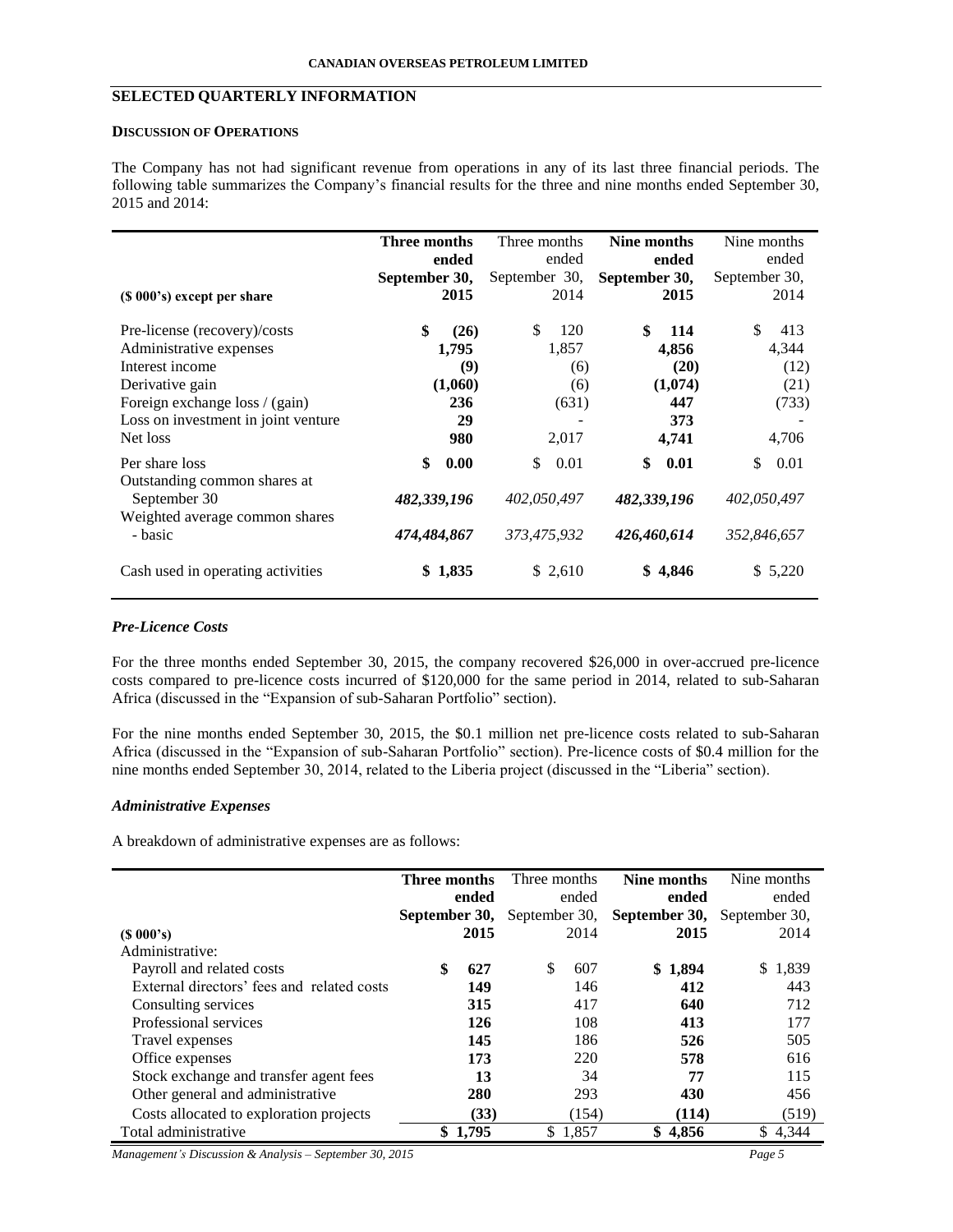### **DISCUSSION OF OPERATIONS (CONTINUED)**

Administrative expenses amounted to \$1.8 million for the three months ended September 30, 2015, compared to \$1.9 million for the same period in 2014, and are presented net of costs allocated to exploration projects, which amounted to \$33,000 for the three months ended September 30, 2015, and \$0.2 million in the same period in 2014. The net reduction in administrative expenses for the third quarter of 2015 compared to 2014 is due to decreased consulting services required. The difference in administrative costs allocated to exploration projects for the three months ended September 30, 2015, compared to the same period in 2014 was a result of less time allocated to the Liberia project (discussed in the "Liberia" section) and the New Zealand project due to the dissolution of COPL New Zealand during 2015.

Administrative expenses amounted to \$4.9 million for the nine months ended September 30, 2015, compared to \$4.3 million for the same period in 2014, and are presented net of costs allocated to exploration projects, which amounted to \$114,000 for the nine months ended September 30, 2015, and \$0.5 million in the same period in 2014. The overall increase in administration costs is due to higher professional service fees during 2015 related to increased filing and regulatory costs, as well as additional travel expenses associated with international travel for opportunities discussed in the "Expansion of sub-Saharan Portfolio" section, offset by decreasing consulting services. The reduction in administrative costs allocated to exploration projects for the nine months ended September 30, 2015, compared to the same period in 2014 was also a result of less time allocated to the Liberia and New Zealand projects during 2015.

#### *Stock-Based Compensation Expense\**

The Company has a stock option plan where the number of Class "A" common shares of the Company (the "Common Shares") reserved under the plan shall not exceed 10% of issued and outstanding Common Shares and the number reserved for any one individual may not exceed 5% of the issued and outstanding shares. The board of directors approved a Performance Share Unit Plan on April 15, 2014 ("the PSU Plan"), whereby a maximum of 5,000,000 Common Shares may be issuable to officers, employees and consultants of the Company and its subsidiaries under the same terms as the stock option plan.

Exercise prices for stock options granted are determined by the closing market price on the day before the date of grant. The fair value of each option granted is estimated on the date of grant using a Black-Scholes option pricing model (the assumptions used for the model are discussed in the notes accompanying the Company's audited consolidated financial statements for the years ended December 31, 2014 and 2013).

There were no stock options or Common Shares under the PSU Plan issued during the nine months ended September 30, 2015, and no stock options were exercised during the nine months ended September 30, 2015 or 2014. There were 550,000 stock options that expired unexercised for the nine months ended September 30, 2015.

Stock-based compensation expense of \$nil was recognized for the nine and three months ended September 30, 2015 and 2014.

*\* This section contains forward-looking information. Please see the "Forward-looking Information and Statements" section (at the beginning of this document) for a discussion of risks and uncertainties relating to such information.*

#### *Interest Income*

Interest income earned was \$9,000 for the three months ended September 30, 2015, compared to \$6,000 for the same period in 2014. Interest income earned was \$20,000 for the nine months ended September 30, 2015, compared to \$12,000 for the same period in 2014. The interest income relates to interest earned on cash held at banks.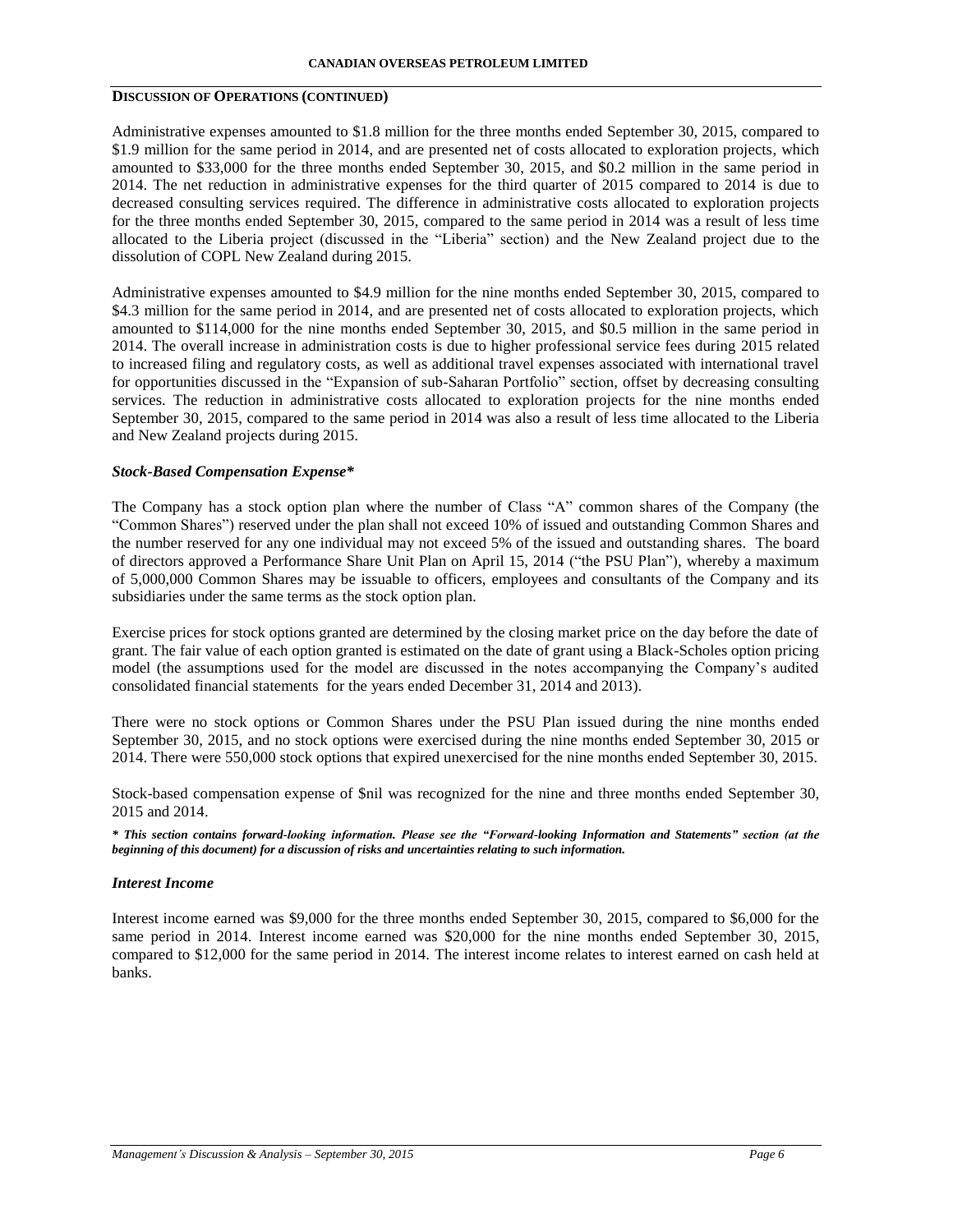# **DISCUSSION OF OPERATIONS (CONTINUED)**

### *Derivative Gain\**

On April 3, 2014, the Company issued 888,889 Common Share purchase warrants to its agents, which entitle the holder to purchase one Common Share of Canadian Overseas Petroleum Limited until April 4, 2016, at an exercise price of Great British Pounds ("GBP") 0.135 (\$0.224).

On July 9, 2015, the Company issued 80,288,699 Common Share purchase warrants, which entitle the holder to purchase one Common Share until July 9, 2017, at an exercise price of CAD \$0.12 (\$0.09).

On July 9, 2015, the Company also issued 4,548,380 Common Share purchase warrants to its agents, which entitle the holder to purchase one Common Share until July 9, 2017, at an exercise price of CAD \$0.09 (\$0.07).

A derivative liability was recognized in relation to the warrants issued. The warrants' exercise price is in GBP or CAD, the stock is traded in CAD and the Company's functional currency is USD. As there is variability in these exchange rates the warrants are classified as derivative financial instruments.

As at September 30, 2015, the total derivative liabilities were revalued and a derivative gain of \$1.1 was recognized for the three months and nine months ended September 30, 2015, compared to \$6,000 and \$21,000 for the three and nine month periods ended September 30, 2014. The estimated derivative liability as at September 30, 2015, is valued at \$0.4 million using a Black-Scholes option pricing model.

*\* This section contains forward-looking information. Please see the "Forward-looking Information and Statements" section (at the beginning of this document) for a discussion of risks and uncertainties relating to such information.*

# *Foreign Exchange Gain*

A foreign exchange loss of \$0.2 million and \$0.5 million was recognized for the three and nine months ended September 30, 2015, respectively. These losses related mainly to the translation of cash and cash equivalents denominated in currencies other than USD compared to a gain of \$0.6 million and \$0.7 million in the same periods in 2014, respectively, which related mainly to gains on the translation of capitalized exploration and evaluation costs.

#### *Loss on investment in joint venture*

The Company currently holds a 50% interest in a jointly controlled entity, ShoreCan, as part of the Company's stated strategy to expand its interests and to generate stable cash flow from secure assets. This loss on investment in joint venture represents the 50% share of the jointly controlled entity's net loss.

## **COMPARATIVE FINANCIAL POSITION ITEMS**

The following table summarizes the Company's financial position as at September 30, 2015, December 31, 2014 and January 1, 2014:

| $(S 000's)$ except per share      | September 30, | December 31, | January 1, |
|-----------------------------------|---------------|--------------|------------|
|                                   | 2015          | 2014         | 2014       |
| Cash and cash equivalents         | 3,542         | 4.705        | 2,241      |
| Exploration and evaluation assets | 16,418        | 16,305       | 16,456     |
| Total assets                      | 21,076        | 21,705       | 19.292     |
| Share capital                     | (120, 730)    | (117, 247)   | (109, 101) |
| Shareholders' equity              | (19,068)      | (20, 268)    | \$(17,545) |

Economic and industry factors and their respective impact on the Company for the quarter ended September 30, 2015, are substantially unchanged since the year ended December 31, 2014.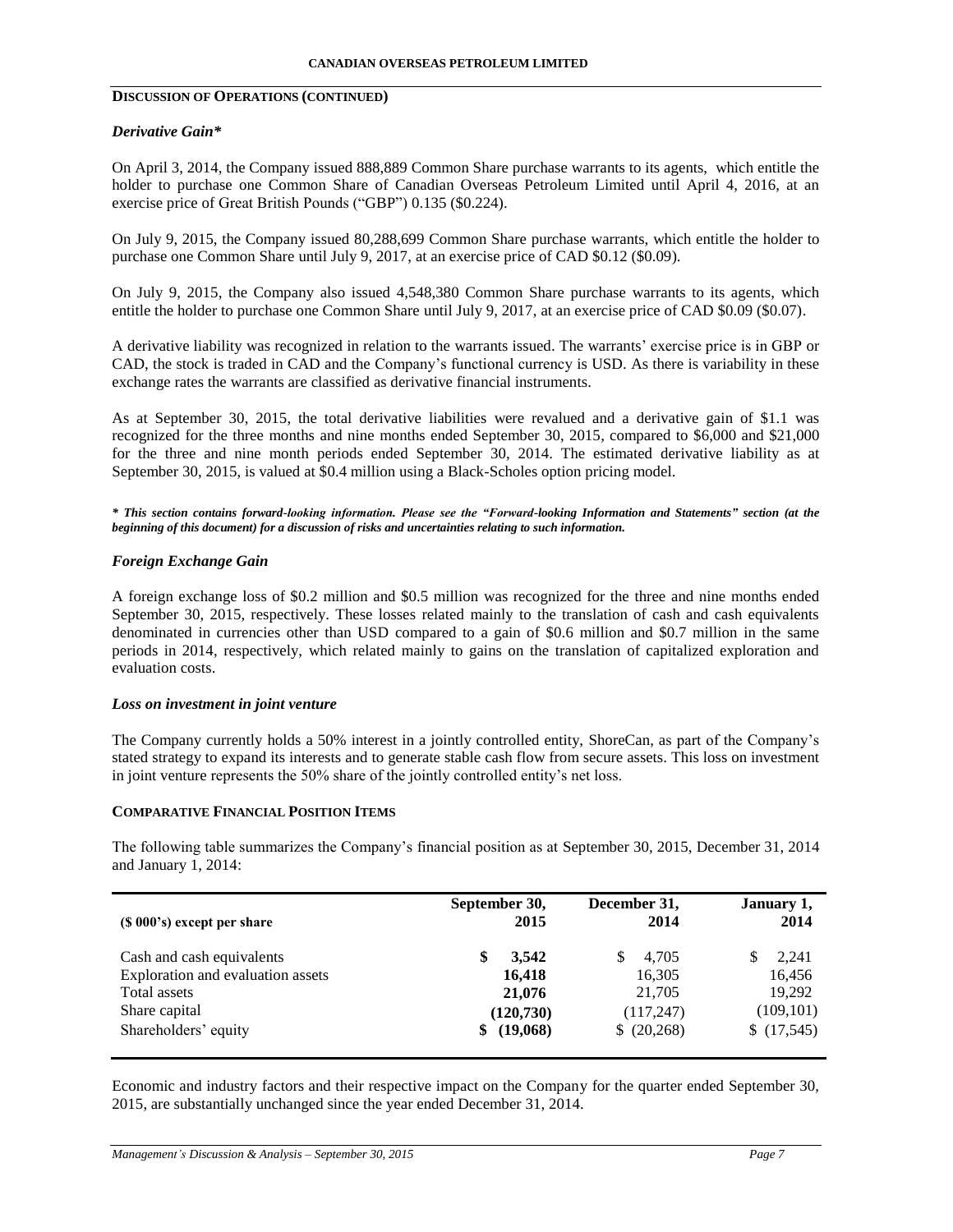# **COMPARATIVE FINANCIAL POSITIONS ITEMS (CONTINUED)**

#### *Cash and Cash Equivalents*

The decrease in cash and cash equivalents of \$1.2 million during the first nine months of 2015 relates mainly to administrative costs, as well as amounts paid for the investment in the ShoreCan joint venture.

### *Exploration and Evaluation Assets*

Exploration and evaluation assets ("E&E Assets") of \$16.4 million relate to the Liberia project as at September 30, 2015, compared to \$16.3 million as at December 31, 2014. The increase in E&E Assets for the first nine months of 2015 relates to capitalized geological evaluation work in respect of its project in Liberia.

| $(S\ 000's)$                                          | September 30,            | December 31, | January 1, |
|-------------------------------------------------------|--------------------------|--------------|------------|
|                                                       | 2015                     | 2014         | 2014       |
| Capitalized exploration and evaluation costs          | \$16,418                 | \$16,942     | \$16,456   |
| Net effect of foreign exchange                        | $\overline{\phantom{a}}$ | (43)         |            |
| Exploration and evaluation written off                |                          | (594)        |            |
| Total capitalized exploration and<br>evaluation costs | \$16,418                 | \$16.305     | \$16,456   |

#### *Total Assets*

Total assets decreased by \$0.6 million from \$21.7 million at December 31, 2014 to \$21.1 million as at September 30, 2015. This decrease is a result of the \$1.2 million decrease in cash and cash equivalents partially offset by the increase in the value of the capitalized E&E Assets, investment in the ShoreCan joint venture and increase in accounts receivables.

#### *Share Capital and Shareholders' Equity*

The decrease in shareholders' equity of \$1.2 million from December 31, 2014 relates to the net loss for the nine months ended September 30, 2015 offset by the issuance of common shares net of share issue costs during the three months ended September 30, 2015.

As at November 10, 2015, the Company had 482,339,196 Common Shares outstanding.

### **SUMMARY OF QUARTERLY RESULTS**

Eight Most Recent Quarters:

| $(S\ 000's)$                        | <b>September 30, 2015</b> | June 30, 2015 | <b>March 31, 2015</b> | <b>December 31, 2014</b> |
|-------------------------------------|---------------------------|---------------|-----------------------|--------------------------|
| Revenue                             |                           |               |                       |                          |
| Loss                                | (980)                     | (0.629)       | (2.132)               | 1.848)                   |
| Loss per share - basic $\&$ diluted | (0.00)                    | (0.00)        | (0.01                 | (0.00)                   |

| $(S\ 000's)$                        | September 30, 2014 | June 30, 2014 | <b>March 31, 2014</b> | <b>December 31, 2013</b> |
|-------------------------------------|--------------------|---------------|-----------------------|--------------------------|
| Revenue                             |                    |               |                       |                          |
| Loss                                | (2.017             | ---           | (912)                 | (3.620)                  |
| Loss per share - basic $\&$ diluted | (0.01)             | (0.01)        | (0.00)                | (0.01)                   |

The 2015 third quarter loss represents the Company's administrative costs, depreciation and foreign exchange losses, offset by a gain on the revaluation of the derivative liabilities and recovery of pre-license costs. The second and first quarters of 2015 losses are higher due to pre-licence costs, significantly smaller derivative liability gains and a foreign exchange loss in the first quarter compared to a foreign exchange gain in the second quarter of 2015. As well, a net loss on investment in ShoreCan of only \$29,000 was included in the third quarter of 2015 compared to a net loss of \$0.1 million in the second quarter and net loss of \$0.2 million in the first quarter.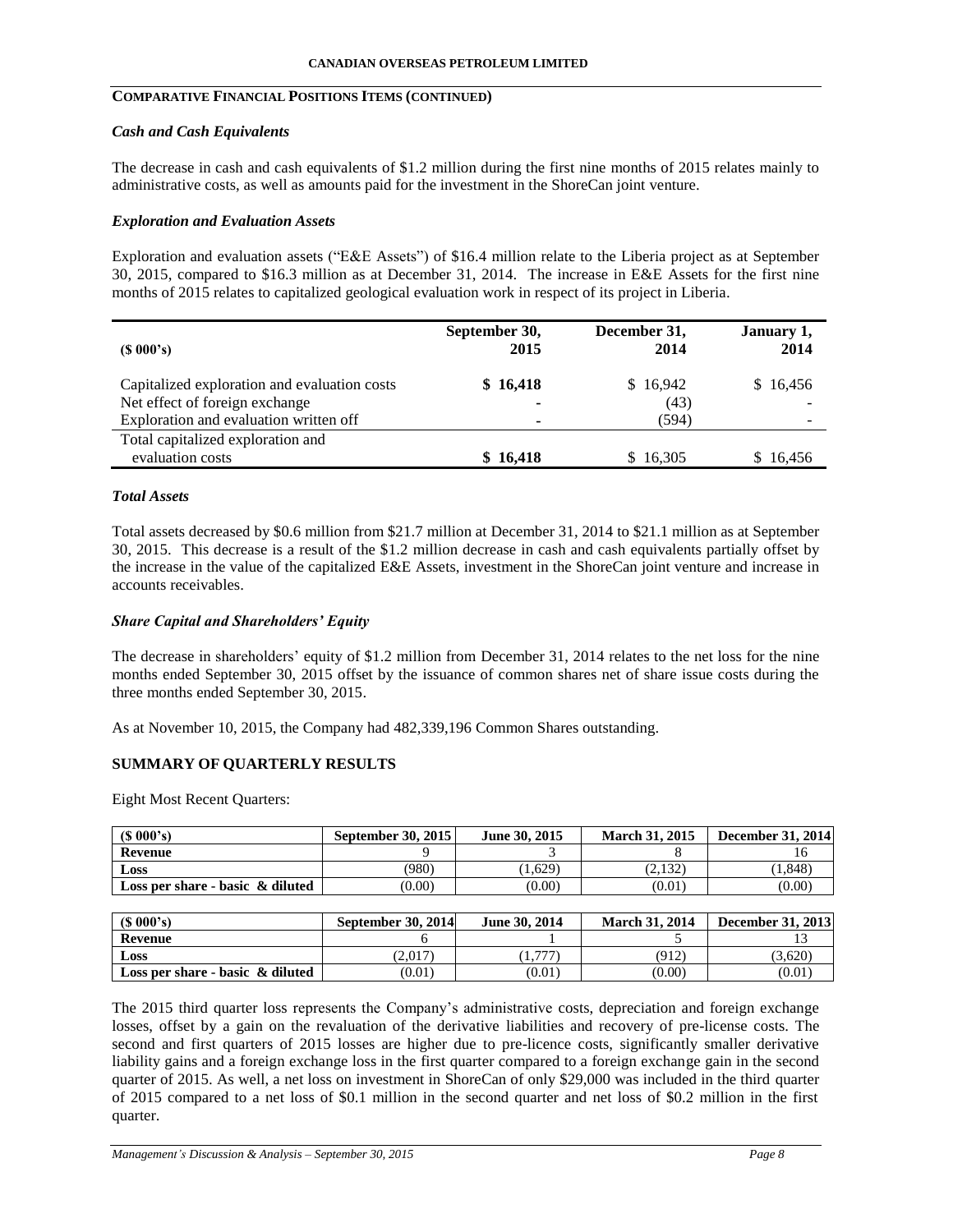# **SUMMARY OF QUARTERLY RESULTS (CONTINUED)**

The 2014 quarterly losses mainly represent the Company's administrative, pre-license costs and fluctuating foreign exchange gains or losses. The reduction in the loss for the first quarter of 2014 compared to the second quarter of 2014 was a result of a \$0.6 million foreign exchange gain in the first quarter compared to a loss of \$0.5 million in the second quarter. During the third quarter of 2014, the Company derecognized previously capitalized evaluation and exploration assets of \$0.7 million related to its New Zealand license, which was offset by a foreign exchange gain of \$0.7 million. Administrative expenses in the third quarter of 2014 were higher due to increased consulting fees related to financing and international travel for new projects. During the fourth quarter of 2014, the net loss was down due to the absence of the derecognition of the exploration and evaluation expense offset by an increase in administrative expenses due to increased professional fees and international travel for new projects.

The 2013 fourth quarter loss mainly represent the Company's administrative, pre-license costs and fluctuating foreign exchange gains or losses. In addition, during the fourth quarter of 2013, \$1.5 million of stock-based compensation expense was recognized in relation to stock options granted to the Company's directors, officers, employees and consultants.

#### **FINANCIAL INSTRUMENTS\***

The Company's financial instruments consist of cash, short-term deposits, credit card and other deposits, loans, accounts receivable, as well as accounts payable, accrued liabilities and derivative liability. It is management's opinion that the Company is not currently exposed to significant interest and/or credit risks arising from these financial instruments and that the fair value of these financial instruments approximates their carrying value.

To mitigate a portion of its exposure and to the extent it is feasible, the Company keeps its funds in currencies applicable to its known short-term commitments. No assurance can be given that such management of risk exposure will offset and/or eliminate the foreign exchange fluctuations.

*\* This section contains forward-looking information. Please see the "Forward-looking Information and Statements" section (at the beginning of this document) for a discussion of risks and uncertainties relating to such information.*

# **SHARE CAPITAL**

The Company is authorized to issue an unlimited number of common and preferred shares.

As at September 30, 2015, there were 482,339,196 Common Shares issued and outstanding.

As at September 30, 2015, the Company also had the following outstanding securities other than Common Shares:

- 27,515,000 stock options issued and outstanding to purchase Common Shares with an average exercise price of \$0.48 per Common Share and a remaining contractual life of two and a half months to three years; and
- 136,280,968 share purchase warrants issued and outstanding to purchase Common Shares with an average exercise price of \$0.19 per share and a remaining contractual life of six months to two years.

#### **COMMITMENTS AND CONTRACTUAL OBLIGATIONS\***

As at September 30, 2015, the Company has the following commitments:

| In $$000's$  | Total | Less than<br><b>One Year</b> | <b>One to Three</b><br><b>Years</b> | Four to<br><b>Five Years</b> | <b>After Five</b><br><b>Years</b> |
|--------------|-------|------------------------------|-------------------------------------|------------------------------|-----------------------------------|
| Office lease | 2.306 | 553                          | 1.107                               | 646                          | $\sim$                            |

The Company is committed under an operating lease agreement for the rental of office space in Calgary, Canada. The approximate lease payments total \$2.3 million and are payable over the next five years.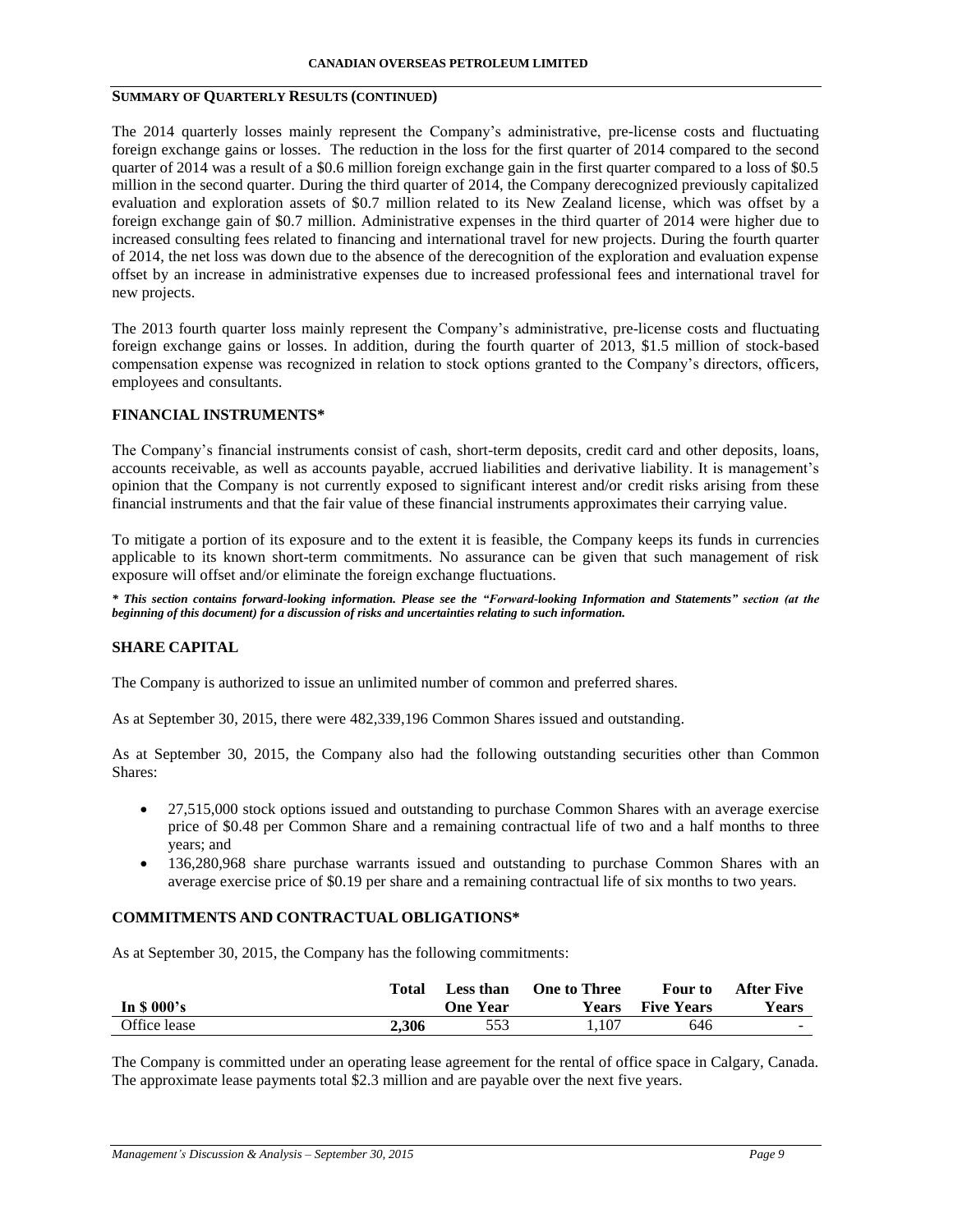### **COMMITMENTS AND CONTRACTUAL OBLIGATIONS\* (CONTINUED)**

As at September 30, 2015, the jointly controlled entity ShoreCan, in which the Company holds a 50% interest in, has commitments of \$0.2 million for annual license fees due in the fourth quarter of 2016 and \$7.0 million which relate to a minimum work programme to be carried out by the second quarter of 2017, under its exploration license in Namibia. In the event that the acquisition of seismic data does not occur in accordance with the work programme, there is no financial penalty to ShoreCan and the license is subject to forfeiture after that date. ShoreCan is currently exploring alternatives for raising sufficient capital to complete the minimum work programme, and plans to proceed under the terms of the exploration license. ShoreCan has capitalized costs in Namibia of \$0.3 million as at September 30, 2015 (December 31, 2014 - \$nil).

*\* This section contains forward-looking information. Please see the "Forward-looking Information and Statements" section (at the beginning of this document) for a discussion of risks and uncertainties relating to such information.*

# **LIQUIDITY AND CAPITAL RESOURCES\***

As of September 30, 2015, the Company had a working capital of approximately \$2.6 million, shareholders' equity of \$19.1 million and cash of \$3.5 million.

For the nine months ended September 30, 2015, the Company's cash used in operating activities amounted to \$4.9 million compared to \$5.2 million for the same period in 2014, and related mainly to administrative costs as well as pre-license costs related to the Liberia project.

During 2014, the Company issued 17,777,777 Common Shares at a price of GBP 0.135 (\$0.224) for gross proceeds of GBP 2.4 million (\$4.0 million). The agents were paid cash commission and fees of GBP 0.3 million (\$0.4 million) representing 5.0% of the gross proceeds of the public offering. Other expenses related to the public offering amounted to approximately \$1.1 million. The Company also issued 888,889 Common Share purchase warrants to its agent as compensation warrants, which entitle the holders to purchase one Common Share of COPL for the period until April 4, 2016, at an exercise price of GBP 0.135 (\$0.224). The fair value of the Warrants issued was recognized as share issue costs and estimated at \$0.1 million using a Black-Scholes option pricing model (the assumptions used for the model are discussed in the notes accompanying the Company's audited consolidated financial statements for years ended December 31, 2014 and 2013).

During 2014, the Company also closed a short form prospectus in connection with a marketed offering of units of the Company ("2014 Offering"). A unit ("Unit") consisted of one Common Share and one share purchase warrant. Each warrant of the 2014 Offering (the "2014 Offering Warrant") entitles the holder thereof to purchase one Common Share at an exercise price of CAD \$0.40 (\$0.37) per Common Share on or before the date that is 36 months following the closing date. The Company issued 50,555,000 Units at a price of CAD \$0.20 (\$0.18) per Unit, for aggregate proceeds of approximately \$9.2 million pursuant to the 2014 Offering. The agents were paid a cash commission of \$0.2 million as well as \$0.5 million representing 5.0% of the gross proceeds. Other expenses related to the offering of Units amounted to approximately \$0.3 million. The fair value of the 2014 Offering Warrants issued was netted against proceeds from share capital and estimated at \$2.6 million using a Black-Scholes option pricing model (the assumptions used for the model are discussed in the notes accompanying the Company's audited consolidated financial statements for the years ended December 31, 2014 and 2013). The Company has used the funds received from the 2014 Offering to fund its acquisition and processing of seismic data in connection with evaluating Nigeria and West Africa Transform Margin opportunities and for general and administrative expenses and corporate development, as originally disclosed.

On July 9, 2015, the Company closed a short form prospectus in connection with a marketed offering of Units of the Company ("2015 Offering"). Each Unit consisted of one Common Share in the capital of the Company and one share purchase warrant. Each warrant (the "2015 Offering Warrants") entitles the holder thereof to purchase one Common Share at an exercise price of CAD \$0.12 (\$0.09) per Common Share on or before the date that is 24 months following the closing date. The Company issued 80,288,699 Units at a price of CAD 0.09 (\$0.07) for gross proceeds of CAD \$7.2 million (\$5.7 million). The agents were paid cash commission of CAD \$0.4 million (\$0.3 million) representing 6.0% of the gross proceeds of the 2015 Offering. The fair value of the 2015 Offering Warrants issued was netted against proceeds from share capital and estimated at \$1.4 million using a Black-Scholes option pricing model (the assumptions used for the model are discussed in the notes accompanying the Company's unaudited condensed consolidated financial statements as at September 30, 2015, and for the three and nine months ended September 30, 2015 and 2014).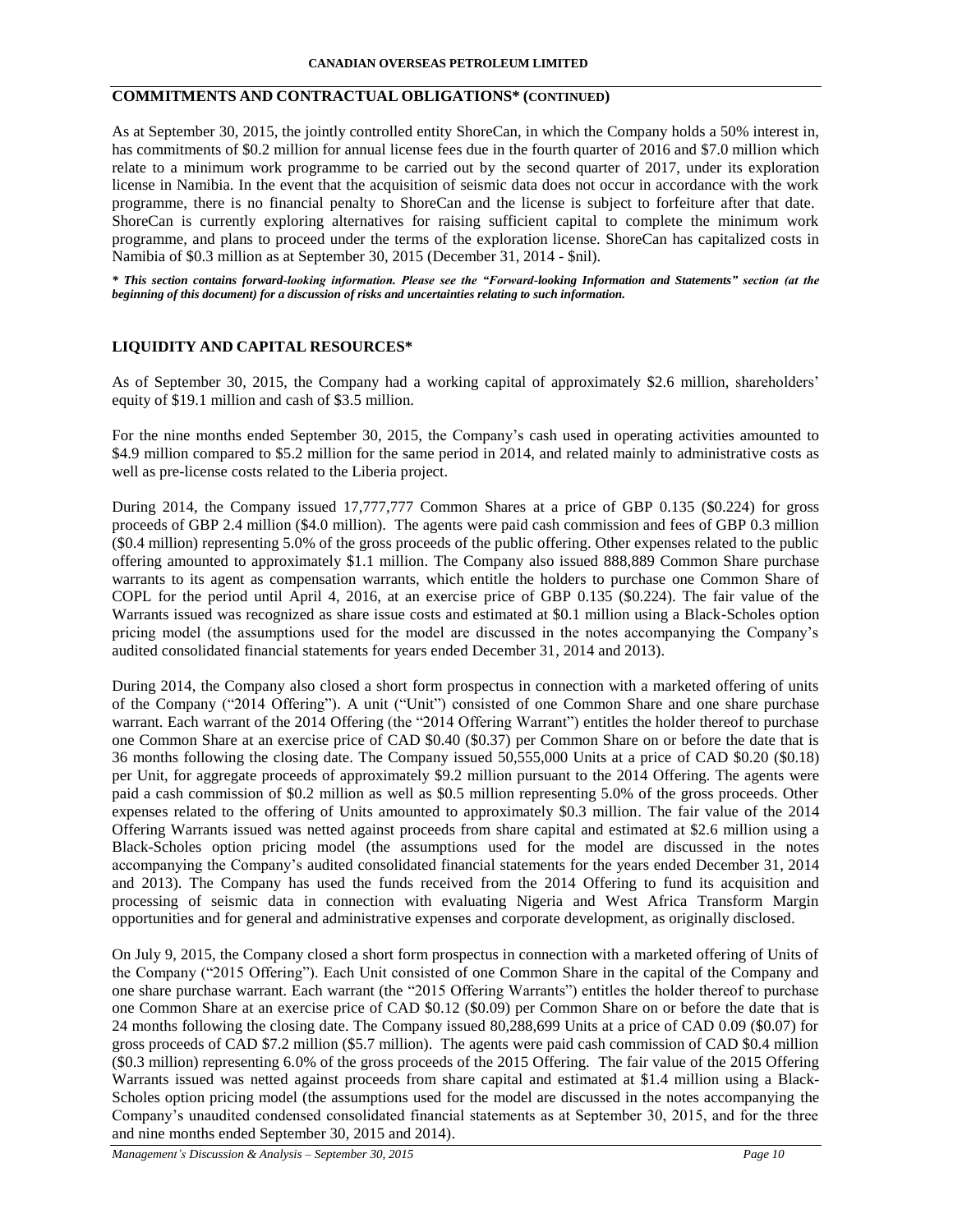# **LIQUIDITY AND CAPITAL RESOURCES\* (CONTINUED)**

The Company also issued 4,548,380 share purchase warrants (the"2015 Offering Agent Warrants") to its agents as compensation warrants in an amount equal to 6.0% of 75,806,333 of the Common Shares issued pursuant to the 2015 Offering. Each 2015 Offering Agent Warrant entitles the holder to purchase one Common Share of the Company that is 24 months following the closing date, at an exercise price of CAD \$0.09 (\$0.07). Other expenses related to the public offering amounted to approximately CAD \$0.5 million (\$0.4 million). The fair value of the 2015 Offering Agent Warrants issued was recognized as share issue costs and estimated at \$0.1 million using a Black-Scholes option pricing model (the assumptions used for the model are discussed in the notes accompanying the Company's unaudited condensed consolidated financial statements as at September 30, 2015, and for the three and nine months ended September 30, 2015 and 2014).

Currently, the Company does not have material cash inflows and/or adequate financing to develop profitable operations. The Company is pursuing exploration projects that, if successful, will require substantial additional financing before they are able to generate positive cash flows. Accordingly, the Company's planned growth and future development activities are dependent on its ability to obtain additional financing. There is no assurance that the Company will be able to obtain adequate financing in the future or that such financing will be obtained on terms advantageous to the Company.

*\* This section contains forward-looking information. Please see the "Forward-looking Information and Statements" section (at the beginning of this document) for a discussion of risks and uncertainties relating to such information.*

# **ACCOUNTING PRONOUNCEMENTS**

#### **SIGNIFICANT ACCOUNTING POLICY CHANGES\***

#### *Change in Functional and Presentation Currency*

Effective January 1, 2015, the functional currency was changed from CAD to USD for the Company. The measurement change is due to the focus of the Company in sub-Saharan Africa, for which costs are denominated in USD. As a result of the Company's focus in areas with USD functional currencies, the Company has also redenominated the intercompany debt agreements to USD.

Transactions denominated in foreign currencies are translated at the exchange rate prevailing on the transaction date. At each period end, monetary assets and liabilities denominated in a foreign currency are translated at the exchange rate prevailing at the period end date. All differences are recognized in net earnings. Non-monetary assets, liabilities and transactions denominated in a foreign currency and measured at historical cost are translated at the exchange rate in effect at the transaction date. Non-monetary items measured at fair value are translated using the exchange rates at the date when the fair value was determined.

For the purpose of consolidation, assets and liabilities of foreign subsidiaries are translated from their functional currency to USD using the exchange rate prevailing at the period end date. The statements of comprehensive loss and cash flows are translated using the average exchange rates for the period. Foreign exchange differences resulting from such transactions are recorded in Shareholders' Equity as accumulated other comprehensive income.

The change in presentation currency is to better reflect the Company's business activities and to improve investors' ability to compare the Company's financial results. This change has been applied retrospectively as if the new presentation currency had always been the Company's presentation currency. The statements of comprehensive income (loss) were translated at the average exchange rates for the reporting period or at the exchange rate prevailing at the date of the transaction. Exchange differences arising on translation were taking into cumulative translation adjustment in shareholder's equity. As a result, the effect on the Company's financial disclosure is that previously released disclosure of the Company may not be comparable to disclosure released by the Company after the date of adoption of this change in presentation currency. For comparative balances, assets and liabilities are translated at the rate prevailing at the reporting date. Management does not expect that this change in presentation currency will have an effect on the business of the Company.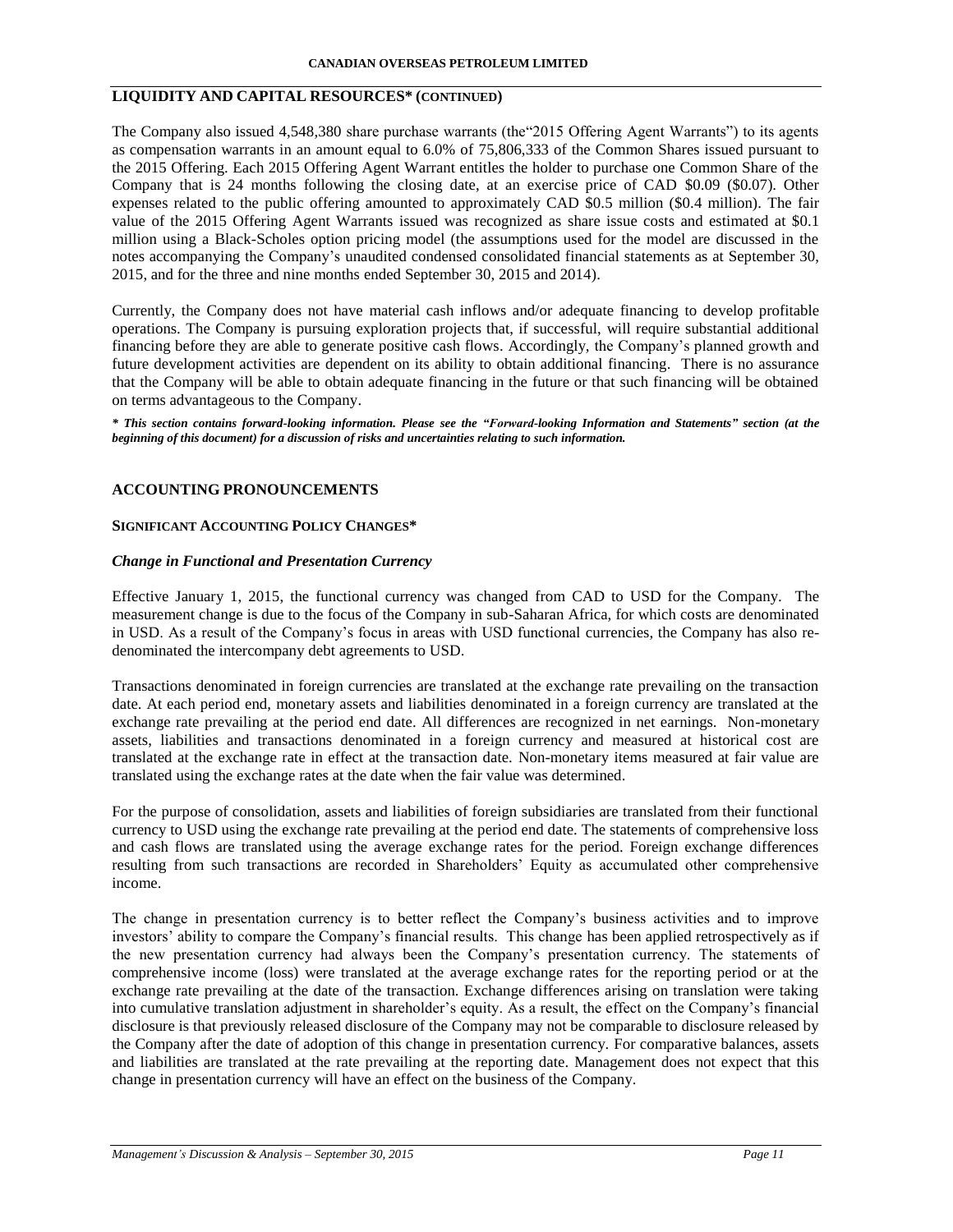### **SIGNIFICANT ACCOUNTING POLICY CHANGES (CONTINUED)**

### *Change in Functional and Presentation Currency (continued)*

For comparative purposes, the statement of financial position as at December 31, 2014 and January 1, 2014 includes adjustments to reflect the change in accounting policy resulting from the change in presentation currency to USD. The amounts previously reported in CAD as shown below have been translated into USD at the December 31, 2014 and January 1, 2014 exchange rate. The effect of the translation is as follows:

| As at January 1, 2014 (\$ 000's)               | As previously<br>reported CAD | As translated into<br><b>USD</b> |
|------------------------------------------------|-------------------------------|----------------------------------|
| Current assets                                 | \$2,762                       | \$<br>2,599                      |
| Non-current assets                             | 17,753                        | 16,693                           |
| <b>TOTAL ASSETS</b>                            | \$ 20,515                     | \$19,292                         |
| Current liabilities<br>Non-current liabilities | 1,859                         | 1,747                            |
| <b>TOTAL LIABILITIES</b>                       | \$<br>1,859                   | \$<br>1,747                      |
| As at December 31, 2014                        |                               |                                  |
| Current assets                                 | \$<br>6,035                   | \$<br>5,203                      |
| Non-current assets                             | 19,137                        | 16,502                           |
| <b>TOTAL ASSETS</b>                            | \$25,172                      | \$21,705                         |
| Current liabilities                            | 1,601                         | 1,380                            |
| Non-current liabilities                        | 66                            | 57                               |
| <b>TOTAL LIABILITIES</b>                       | \$<br>1,667                   | \$<br>1,437                      |

For comparative purposes, the Consolidated Statements of Comprehensive Loss for the period ended September 30, 2014 includes adjustments to reflect the change in accounting policy resulting from the change in presentation currency to USD. The amounts previously reported in CAD as shown below have been translated into USD at the 2014 average exchange rate or the rate in effect at the date of the transaction. The effect of the translation is as follows: **As translated into** 

| For the three months ended September 30, 2014 (\$ 000's) | As previously<br>reported CAD | As translated into<br><b>USD</b> |
|----------------------------------------------------------|-------------------------------|----------------------------------|
| Pre-license costs                                        | \$<br>(129)                   | \$<br>(120)                      |
| Derecognition of exploration $\&$ evaluation assets      | (748)                         | (667)                            |
| Administrative                                           | (2,006)                       | (1, 857)                         |
| Depreciation                                             | (18)                          | (16)                             |
| Interest income                                          | 7                             | 6                                |
| Derivative gain<br>Foreign exchange gain                 | 6<br>689                      | 6<br>631                         |
| Net loss                                                 | (2,199)                       | (2,017)                          |
| Gain (loss) due to presentation currency                 | 149                           | (817)                            |
| <b>Comprehensive Loss for the period</b>                 | (2,050)<br>\$                 | \$ (2,834)                       |
| Loss per share (basic and diluted)                       | \$<br>(0.01)                  | \$<br>(0.01)                     |
| Comprehensive Loss per share (basic and diluted)         | (0.01)<br>\$                  | \$<br>(0.01)                     |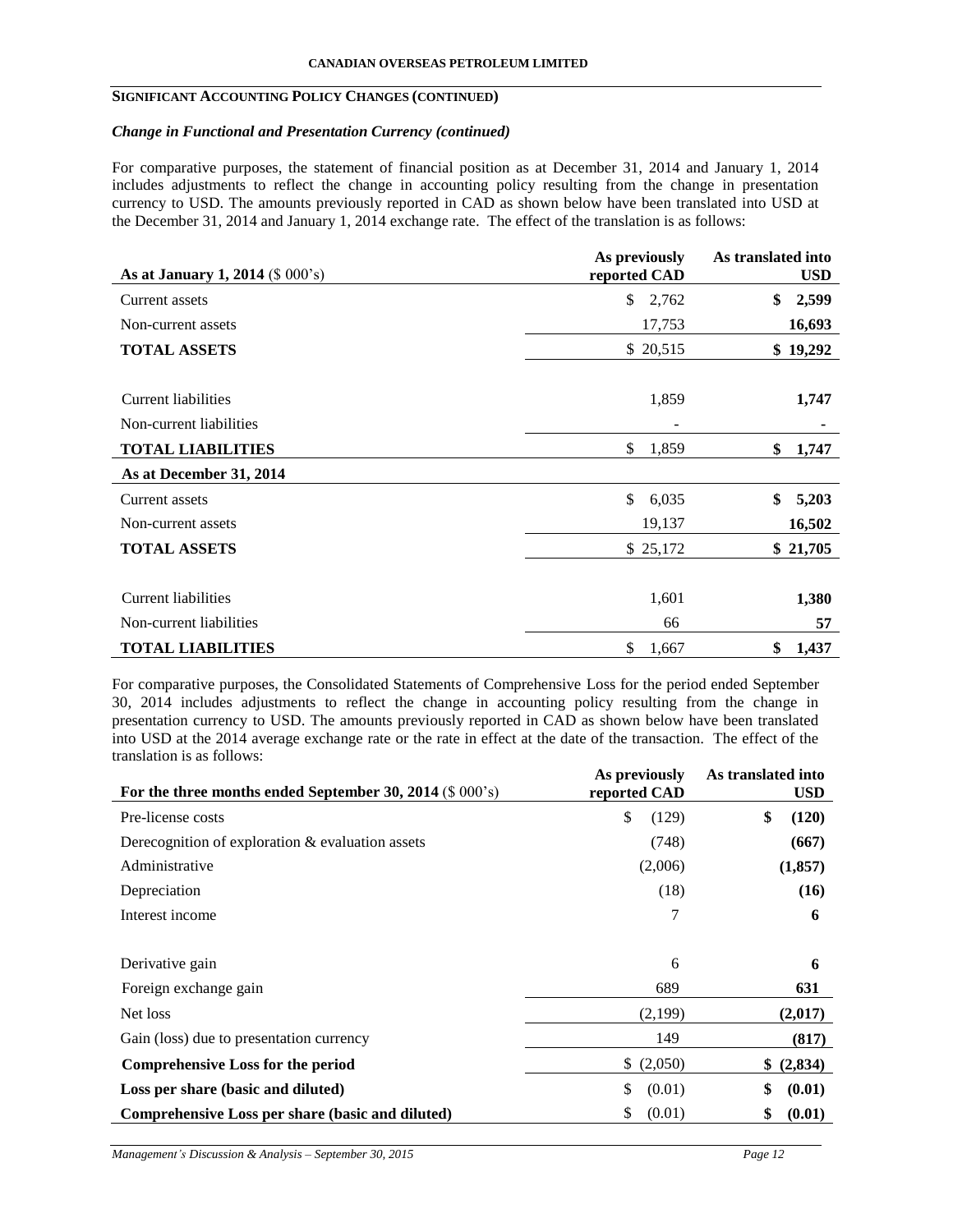# **SIGNIFICANT ACCOUNTING POLICY CHANGES (CONTINUED)**

#### *Change in Functional and Presentation Currency (continued)*

| For the nine months September 30, 2014 (\$ 000's)   | As previously<br>reported CAD | As translated into<br><b>USD</b> |
|-----------------------------------------------------|-------------------------------|----------------------------------|
| Pre-license costs                                   | \$<br>(453)                   | \$<br>(413)                      |
| Derecognition of exploration $\&$ evaluation assets | (748)                         | (667)                            |
| Administrative                                      | (4,734)                       | (4,344)                          |
| Depreciation                                        | (52)                          | (48)                             |
| Interest income                                     | 14                            | 12                               |
| Derivative gain                                     | 23                            | 21                               |
| Foreign exchange gain                               | 783                           | 733                              |
| Net loss                                            | (5,167)                       | (4,706)                          |
| Gain (loss) due to presentation currency            | 110                           | (942)                            |
| Comprehensive Loss for the period                   | \$ (5,057)                    | \$ (5,648)                       |
| Loss per share (basic and diluted)                  | \$<br>(0.01)                  | \$<br>(0.01)                     |
| Comprehensive Loss per share (basic and diluted)    | (0.01)<br>\$                  | (0.02)<br>\$                     |

*\* This section contains forward-looking information. Please see the "Forward-looking Information and Statements" section (at the beginning of this document) for a discussion of risks and uncertainties relating to such information.*

# **CRITICAL ACCOUNTING ESTIMATES**

The preparation of the financial statements requires the Company to make estimates, assumptions and judgements in applying the Company's accounting policies and practices, which may have a significant impact on the financial results reported by the Company. Actual results could differ from estimated amounts, and those differences may be material. A comprehensive discussion of the Company's significant critical accounting estimates is contained in the audited consolidated financial statements for the years ended December 31, 2014 and 2013.

# **DISCLOSURE CONTROLS AND PROCEDURES**

The Company's Chief Executive Officer and Chief Financial Officer have designed disclosure controls and procedures ("DC&P"), or caused it to be designed under their supervision, to provide reasonable assurance that material information relating to the Company is made known to them by others, particularly during the period in which the annual filings are being prepared, and information required to be disclosed by the Company in its annual filings, interim filings or other reports filed or submitted by it under securities legislation is recorded, processed, summarized and reported within the time periods specified in securities legislation. Management of COPL, including the Chief Executive Officer and Chief Financial Officer, evaluate the effectiveness of the Company's DC&P annually.